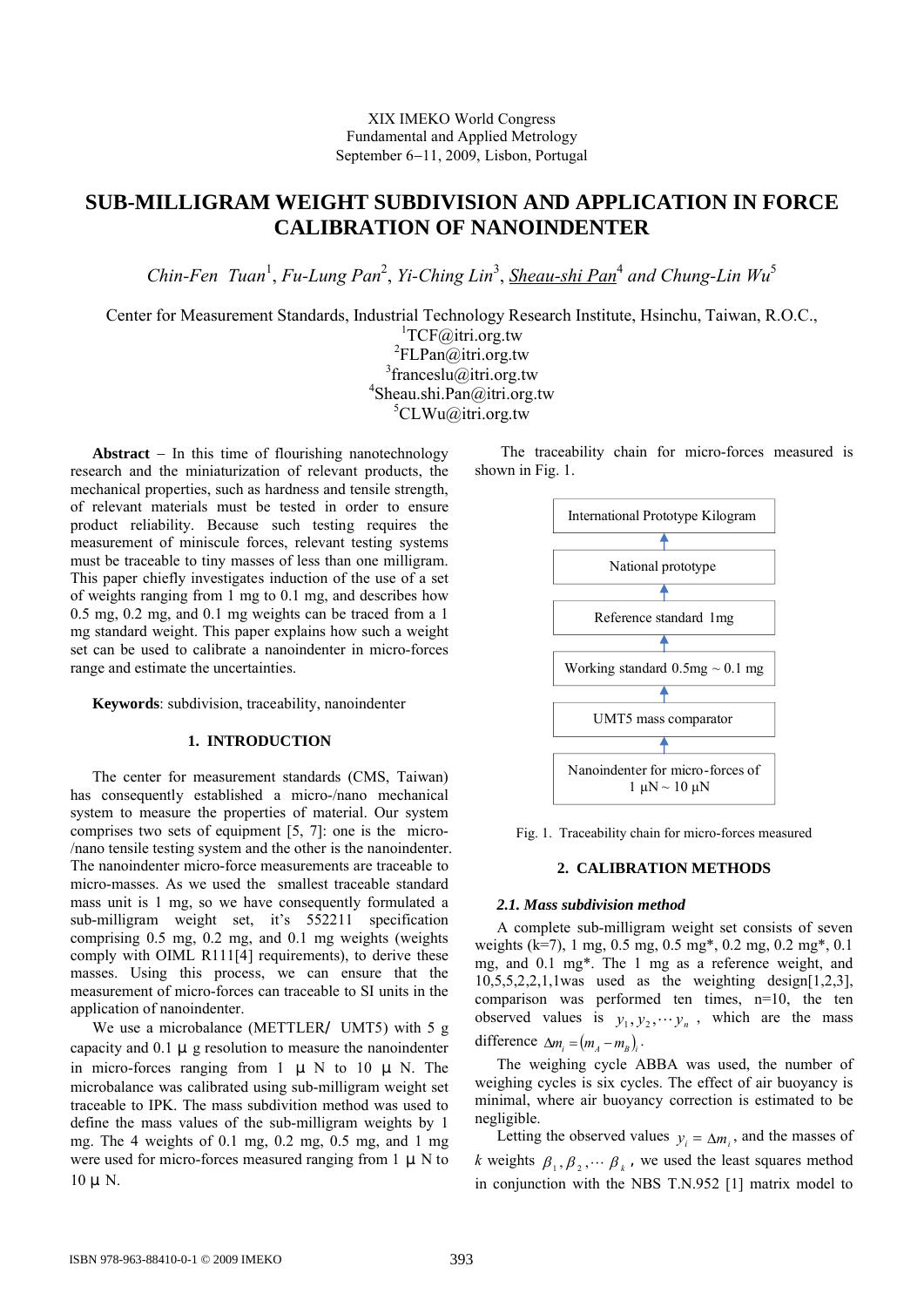obtain the estimated mass difference for individual weights. *X* is the replacement weight position and order matrix in the assessment process. The weighing scheme matrix is as follows:

 7 6 5 4 3 2 1 0 0 0 0 0 1 1 0 0 0 0 1 1 1 0 0 0 1 1 0 0 0 1 0 1 1 0 1 0 0 0 0 0 1 1 0 0 0 1 0 1 1 0 0 0 1 1 0 0 0 1 0 1 1 1 0 0 1 1- 0 0 0 0 1 1 1 0 0 0 0 *X* (1)

The observed values is:

$$
y = \begin{bmatrix}\n-0.0000800 \\
-0.0004800 \\
-0.0013400 \\
-0.0015800 \\
-0.0009500 \\
-0.0016700 \\
-0.0022900 \\
+0.00039900 \\
+0.00021700\n\end{bmatrix}
$$
\n(2)  
\n(3)

The estimates of the unknown masses,  $\hat{\beta}$ , are calculates as:

$$
\hat{\beta} = \left(X^T X\right)^{-1} X^T y \tag{4}
$$

Because  $(X^T X)$  is a singular matrix, its inverse matrix  $(X^T X)^{-1}$  does not exist, and it can therefore be solved by imposing a constraint

$$
r_1 \beta_1 + r_2 \beta_2 \cdots + r_k \beta_k = m_R \tag{5}
$$

 $m_R$  : mass of reference weights, and  $r_i$  are matrix coefficients of the reference weights used in the assessment design. Lagrangian multipliers and the least squares method are used as follows to obtain the extreme values:

$$
\Phi(\beta,\lambda) = \sum_{i} (e_i)^2 + 2\lambda (r_1 \beta_1 + \dots + r_k \beta_k - m_R) \quad (6)
$$

The matrix can be expressed as:

$$
\begin{bmatrix} X^T X & r \\ r^T & 0 \end{bmatrix} \begin{bmatrix} \hat{\beta} \\ \lambda \end{bmatrix} = \begin{bmatrix} X^T y \\ m \end{bmatrix}
$$
 (7)

Let

$$
\begin{bmatrix} X^T X & r \\ r^T & 0 \end{bmatrix}^{-1} = \begin{bmatrix} C & h \\ h^T & 0 \end{bmatrix}
$$
 (8)

Then The estimates of the unknown masses,  $\hat{\beta}$ , is

$$
\hat{\beta} = \begin{bmatrix} C X^T & h \end{bmatrix} \begin{bmatrix} y \\ m_R \end{bmatrix}
$$
 (9)

### *2.2. micro-forces calibration*

The micro-forces measurement of nanoindenter was completed by indenter tip loaded in the center of the weighing pan. Four forces loading of 1  $\mu$  N, 2  $\mu$  N, 5  $\mu$  N and 10  $\mu$  N was set because it correspond to weights of 0.1 mg, 0.2 mg, 0.5 mg, and 1 mg, the number of each loading measurement is 3 times. The X-Y table of nanoindenter must was removed, then the UMT5 microbalance was placed on the platform of nanoindenter as shown in Fig. 2.

The calibration model is

$$
F = I \times g \t d_F \t (10)
$$

The F is loading of nanoindenter, the I is reading of average of microbalance, the g is gravity, the  $d_F$  is Error value.



Fig. 2. The skeleton diagram of forces calibration of nanoindenter

## **3. UNCERTAINTY ANALYSIS**

#### *3.1. Sub-milligram weigh*

Referring to OIML R111 Part I [4], the main sources of measurement uncertainty consist of weighing uncertainty  $u_w$ ( *i*), reference weight uncertainty  $u_r$ ( *j*), air buoyancy uncertainty  $u_B$ , and the balance uncertainty  $u_{ba}$ . These are described as follows. Air buoyancy uncertainty  $u_B$  has very little effect on this experiment and can therefore be neglected.

The equation (9), where *h* is the weight ratio used in subdivision. The C matrix is an important matrix, because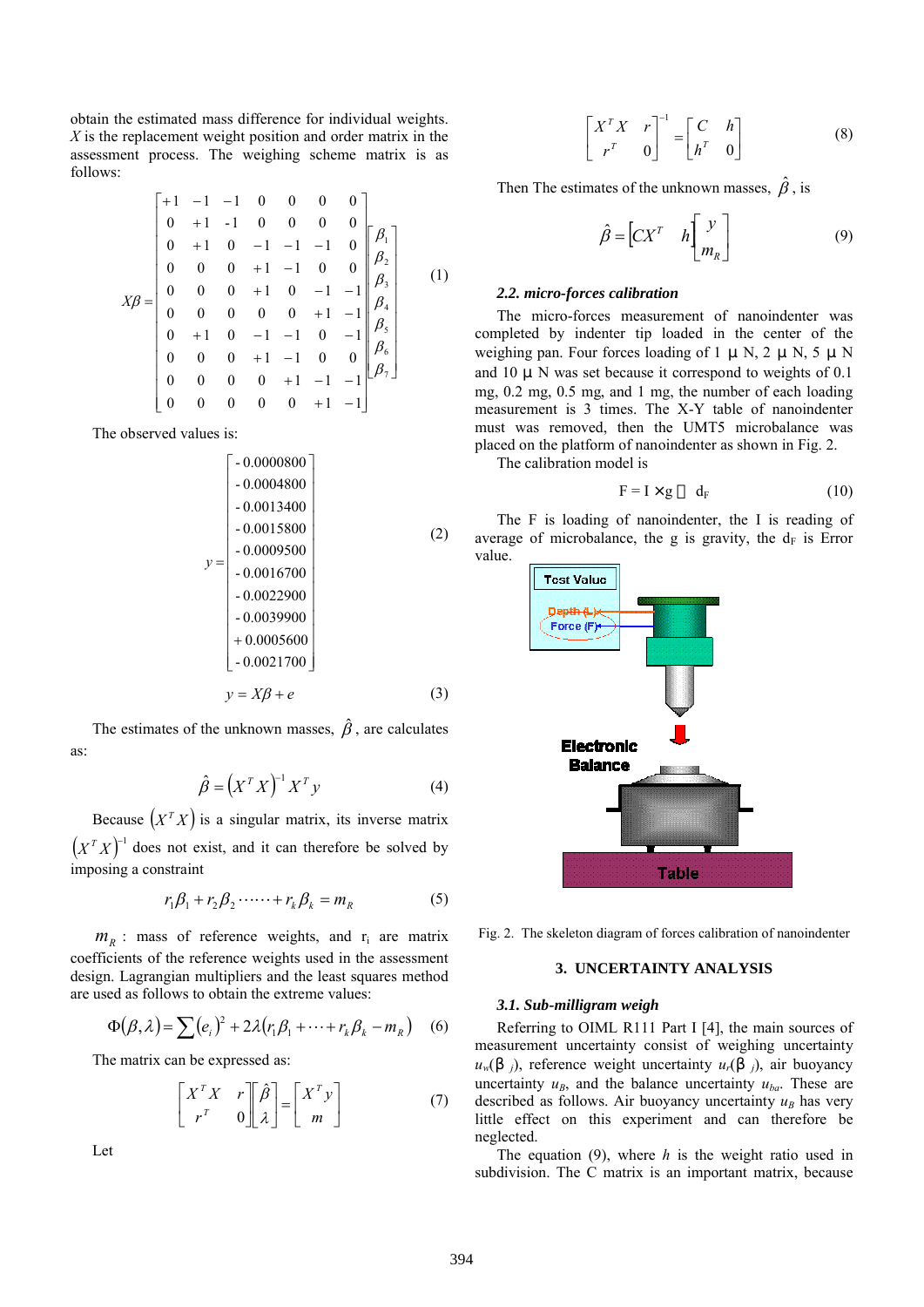the variance-covariance matrix of weights can be expressed as

Table 1. Sub-milligram weight measurement results

$$
V_{\beta} = s^2 C \tag{11}
$$

Where the degree of freedom of the weighing process  $f = n - k + r$ , and *r* is the number of reference weights.

In the case of each weight, the uncertainty contributed by combined weighing can be estimated using the variancecovariance matrix *V* . Matrix *V* is a square symmetrical matrix; its diagonal elements  $v_{ij}$ ,  $j=1...k$  are the variances of the individual weights  $\vec{p}$ . As a consequence, the weighing uncertainty  $u_w$ (*j*) of the individual weights *j* is equal to the square root of  $v_{ji}$ :

$$
u_w(\beta_j) = \sqrt{v_{jj}}, j = 1...k
$$
 (12)

The reference weight uncertainty consists of the rootmean-square of twice the uncertainty derived from the reference weight plus the weight stability uncertainty:

$$
u(m_r) = \sqrt{\left(\frac{U(m_r)}{k}\right)^2 + \left(\frac{D(m_r)/2}{\sqrt{3}}\right)^2}
$$
 (13)

In this equation,  $U(m_r)$  is expanded uncertainty in the reference weight traceability report, and k is the reference weight expansion coefficient.

When the combined assessment method is used to perform weighing, the effect of reference weight uncertainty  $u(m_r)$  on each weight is allocated in accordance with the ratios of the nominal values of the weights *Mj*, *Mr. h* is therefore the ratio matrix, with elements  $h_i = M_i / M_r$ . The uncertainty for each weight due to the reference weight during weighing is therefore:

$$
u_r(\beta_j) = h_j u(m_r), j = 1...k
$$
 (14)

Uncertainty due to the balance is affected by the balance display resolution (d). A rectangular distribution is employed to estimate the balance resolution uncertainty u<sub>d</sub>

$$
u_{ba} = \left(\frac{d/2}{\sqrt{3}}\right) \times \sqrt{2} \tag{15}
$$

The foregoing types of uncertainty are mutually independent and uncorrelated. As a result, the total uncertainty of the weight will be [6]

$$
u_c(\beta_j) = \sqrt{u_w^2(\beta_j) + u_r^2(\beta_j) + u_{ba}^2(\beta_j)}, j = 1...k
$$
 (16)

Taking  $k=2$  as the expansion coefficient, the expanded uncertainty will be

$$
U(\beta_j) = ku_c(\beta_j) \tag{17}
$$

Sub-milligram weight measurement results are as shown in Table 1.

| nominal          |   |            | 0.1 mg. $0.1\,\text{mg}$ 0.2 mg. $0.2\,\text{mg}$ 0.5 mg. $0.5\,\text{mg}$ |   |               |                               |        |  |  |
|------------------|---|------------|----------------------------------------------------------------------------|---|---------------|-------------------------------|--------|--|--|
| mass(mg)         |   | 0.1012     | 0.0995 0.2018 0.1993 0.5002                                                |   |               |                               | 0.4997 |  |  |
| $u_w$ (mg)       |   |            | A 0.00047 0.00047 0.00053 0.00053 0.00071 0.00071                          |   |               |                               |        |  |  |
| $u_r$ (mg)       |   |            | B 1.1E-05 1.1E-05 2.1E-05 2.1E-05 5.3E-05 5.3E-05                          |   |               |                               |        |  |  |
| $u_{ba}$ (mg)    | B | 0.00004082 |                                                                            |   |               |                               |        |  |  |
| $u_B$ (mg)       | В |            | negligible                                                                 |   |               |                               |        |  |  |
| $u_c$ (mg)       |   |            | 0.00047 0.00047 0.00053 0.00053 0.00072 0.00072                            |   |               |                               |        |  |  |
| $\boldsymbol{k}$ |   | 2          | $\mathfrak{D}_{1}^{(1)}$                                                   | 2 | $\mathcal{L}$ | $\mathfrak{D}_{\mathfrak{p}}$ | 2      |  |  |
| U(mg)            |   |            | 0.00095 0.00095 0.00107 0.00107 0.00143 0.00143                            |   |               |                               |        |  |  |
|                  |   |            |                                                                            |   |               |                               |        |  |  |

## *3.2. micro-forces of nanoindenter*

The calibration of microbalance was executed on eccentric loading, repeatability and linearity. The 0.1 mg, 0.2 mg, 0.5 mg, and 1 mg of microbalance were selected as calibration point to reduced human error. The measurement of eccentric loading and repeatability selected 1 mg as a measurement point for conservative estimate uncertainty. Generally the balance used to direct read the display, so the error of balance was estimated into uncertainty of microbalance. The uncertainty of microbalance includes eccentric loading, repeatability, microbalance error and reference weight, as shown in Table 2.

Table 2. Uncertainty analysis for the balance (mg)

| Weight (nominal)     | 0.1              | 0.2                           | 0.5                       | 1                                 |                                   |
|----------------------|------------------|-------------------------------|---------------------------|-----------------------------------|-----------------------------------|
| Repeatability        | $u_R$            |                               |                           |                                   | A 0.00012 0.00012 0.00012 0.00012 |
| Error                | Value            |                               |                           |                                   | 0.00094 0.00076 0.00042 -0.00002  |
|                      | $u_{\rm c}$      |                               |                           | B 0.00027 0.00022 0.00012 0.00001 |                                   |
| eccentric<br>loading | $\mathcal{U}^F$  |                               |                           |                                   | B 0.00002 0.00002 0.00002 0.00002 |
| Reference<br>weight  | $u_{\nu}$        |                               | B 0.00047 0.00054 0.00072 |                                   | 0.00028                           |
|                      | $u_{c}$          |                               | 0.00056 0.00059 0.00074   |                                   | 0.00030                           |
|                      | $\boldsymbol{k}$ | $\mathfrak{D}_{\mathfrak{p}}$ |                           | 2                                 |                                   |
|                      | U                |                               | 0.0012 0.0012 0.0015      |                                   | 0.00061                           |

The uncertainty of micro-forces measurement of nanoindenter has been estimated following sources:

- 1. Standard uncertainty of microbalance
- 2. Standard uncertainty of loading repeatability
- 3. Standard uncertainty of error of nanoindenter measurement

Due to practical considerations, the error of nanoindenter didn't correction and the nanoindenter error is included uncertainty sources. Assuming that the nanoindenter error has a rectangular distribution, the uncertainty analysis of the nanoindenter is listed in Table 3.